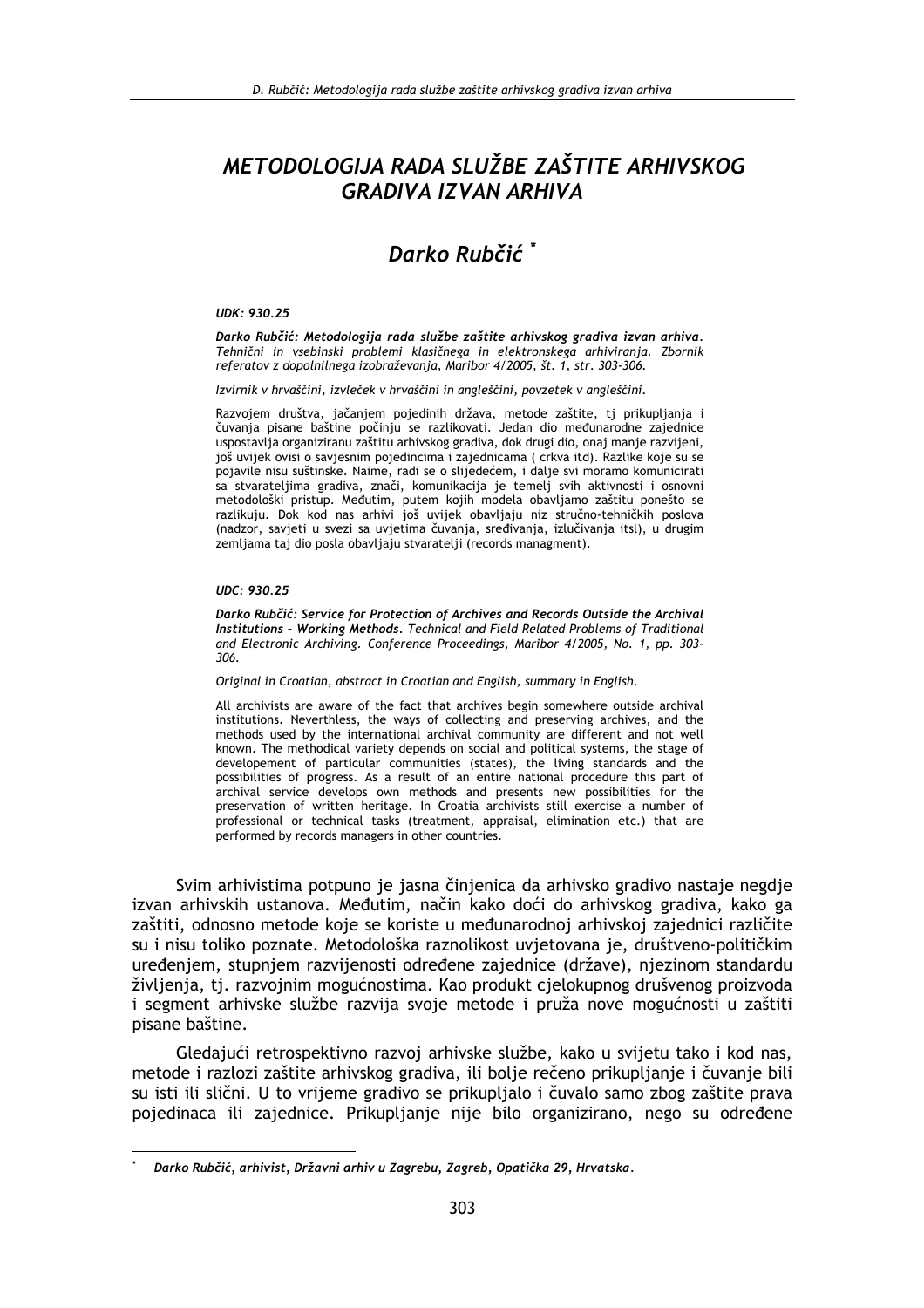okolnosti naprosto prisiliavale da se nešto sačuva jer se bez toga nije moglo dalje funkcionirati (npr. povlastice, kupnia, prodaja i tsl.). Mora se priznati da je tada i takovog pisanog materijala bilo malo. Osobe, koje su skrbile o najvažnijim dokumentima, bile su također malobrojne ili ih uopće nije bilo (kao službene osobe). Taj period u evoluciji arhivske službe poznat je pod imenom rizničko čuvanje arhivskog gradiva (čuvalo se u škrinjama, riznicama zajedno sa ostalim dragocjenostima).

Razvojem društva, jačanjem pojedinih država, metode zaštite, tj prikupljanja i čuvanja pisane baštine počinju se razlikovati. Jedan dio međunarodne zajednice uspostavlja organiziranu zaštitu arhivskog gradiva, dok drugi dio, onaj manje razvijeni, još uvijek ovisi o savjesnim pojedincima i zajednicama (crkva itd).

Razlike koje su se pojavile nisu suštinske. Naime, radi se o slijedećem, i dalje svi moramo komunicirati sa stvarateljima gradiva, znači, komunikacija je temelj svih aktivnosti i osnovni metodološki pristup. Međutim, putem kojih modela obavljamo zaštitu ponešto se razlikuju.

Dok kod nas arhivi još uvijek obavljaju niz stručno-tehničkih poslova (nadzor, savjeti u svezi sa uvjetima čuvanja, sređivanja, izlučivanja itsl), u drugim zemljama taj dio posla obavljaju stvaratelji (records managment).

Zanimljivo je, da jedan dio arhivističke zajednice, u prvom susretu sa terminom služba zaštite arhivskog gradiva izvan arhiva u potpunosti ne razumije o čemu se radi ili pak misle da se radi o records "managmentu".

Iz ove konstatacije možemo nazirati postojeću raznolikost u oblicima rada sa stvarateljima i zaštiti arhivskog gradiva izvan arhiva (u međunarodnoj arhivističkoj zajednici). Očito je da se mi još uvijek bavimo poslovima koje su kod njih preuzeli stvaratelji, odnosno records manager.

Nakon ove spoznaje, logično postavlja se pitanje, zašto i mi ne učinimo isto ili nešto slično. U svakom slučaju bilo bi jednostavnije. Također, mogli bismo više vremena odvojiti na ostale zadatke arhiva i arhivistike.

Kao što sam napomenuo, razvoi društva, oblik društvenog uređenia i niz drugih faktora, koji su preduvjet za prijelaz na novi metodološki pristup zaštiti, kod nas nisu u potpunosti uređeni i određeni. Zato moramo, aktivno sudjelovati u kreiranju preduvjeta kao polaznoj točci prema novim, kvalitetnijim oblicima rada.

Kao top tema tog polazišta izdvaja se valorizaciju gradiva i paralelno kategorizacija stvaratelja istoga. To je onaj segment arhivske djelatnosti s kojim se stalno susrećemo i samo ga započinjemo rješavati.

U zadnjem desetljeću naša pozornost bila je usmjerena u tom pravcu. Neke korake smo učinili, nažalost nedovljno organizirano. Usudio bih se reči, valorizacija je bila prepuštena aktualnim situacijama koje su diktirale prioritete, i tako nas vraćale na početak.

Ovom prigodom, naglašavam, bez obavljene valorizacije gradiva i kategorizacije stvaratelja istoga ne možemo očekivati poboljšanja u primarnoj zaštiti, niti možemo voditi sustavnu akvizicijsku politiku arhiva, a također ne možemo prijeći na novi način rada kojemu stremimo ili bolje rečeno kojim želimo krenuti.

Iz navedenog možemo zaključiti da ni naša sekundarna zaštita neće biti cjelovita čime se ugrožava osnovna funkcija arhiva (cjelovita zaštita pisane baštine).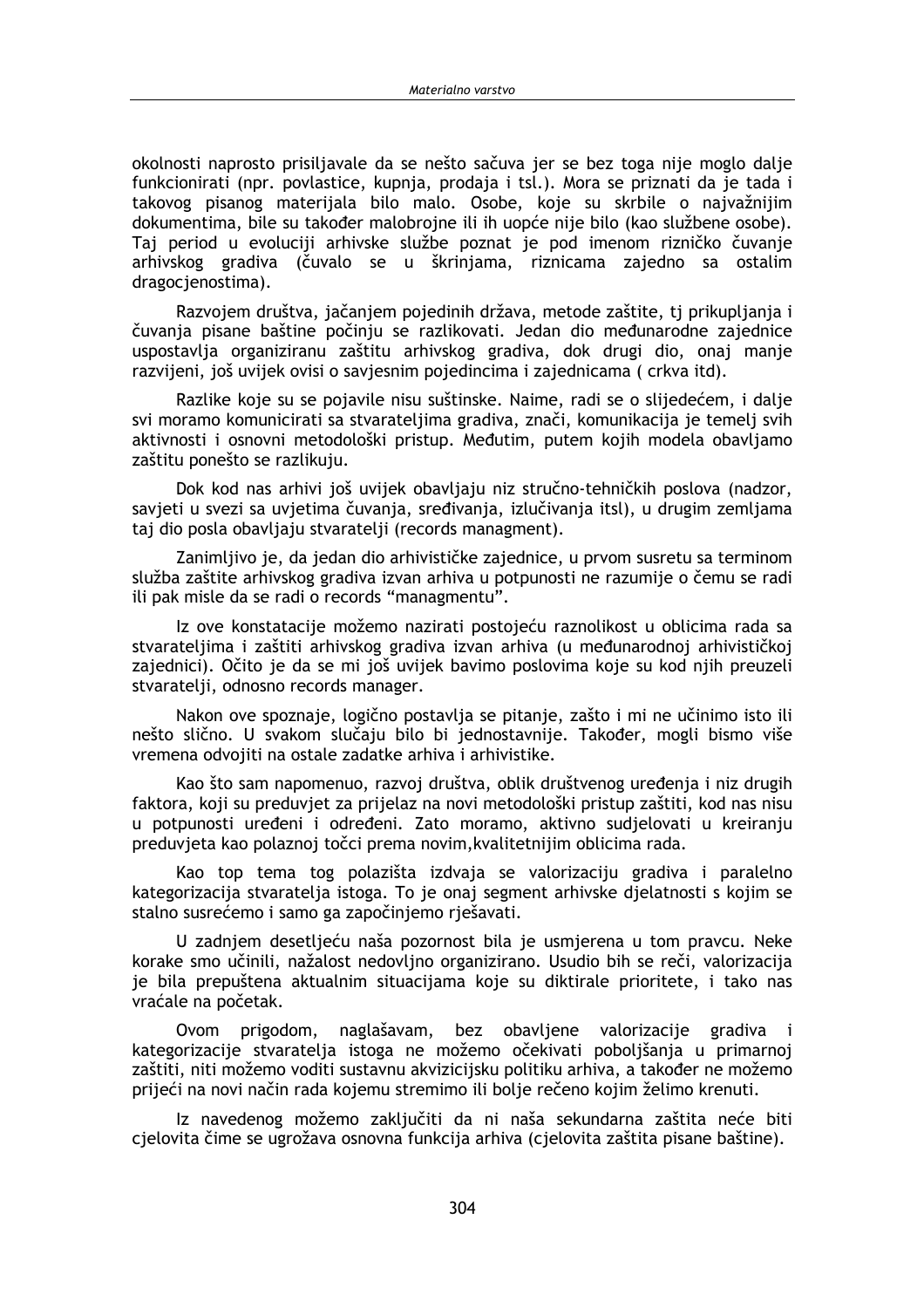U Hrvatskoj, zaštita arhivskog gradiva u nastajanju realizira se putem arhiva odnosno putem službe zaštite arhivskog gradiva izvan arhiva.

Kako to danas činimo?

lako je poznato dobro je ponoviti. Članak 43. stavak 3., 4., 5. i 6. Zakona o arhivskom gradivu i arhivima (nn 105/97) jasno određuje koje poslove treba obaviti arhiv odnosno služba zaštite arhivskog gradiva izvan arhiva. Također u bliskoj svezi sa navedenim su članci 7-17., istoga Zakona. Ono što je bitno za ovo izlaganje jesu načini kako u praksi provodimo naše zakonske obveze. Drugo, što je važno za temu našeg savjetovanja, jest standardizacija tih metoda.

Svi arhivi u Hrvatskoj obavljaju nadzor nad čuvanjem i odabiranjem arhivskog gradiva putem redovitih općih i izvanrednih pregleda. Nakon utvrđenog činjeničnog stanja sačinjavaju zapisnik koji bi trebao sadržavati sve relevantne podatke o zaštiti gradiva. Detalji, odnosno sastavni dijelovi zapisnika su opće poznati ili bi to trebali biti. O pojedinim elementima zapisnika više će govoriti slijedeći izlagatelji koji će predložiti određene standarde, kojih bi se morali pridržavati. Razloge, nadam se nije potrebno posebno navoditi.

Drugi korak, koji se pokazao vrlo važnim, u zaštiti arhivskog gradiva izvan arhiva, jest izdavanje pismenog rješenja o zadanim mjerama koje su utvrđene zapisnikom o redovnom općem ili izvanrednom pregledu. Pokazalo se da stvaratelji ozbiljnije pristupaju izvršavanju svojih obveza, ako su dobili Zapisnik i na temelju njega Riešenje. Osim toga zadovoljiti ćemo sve elemente u slučaju pokretanja upravnog postupka. U bliskoj vezi sa navedenim nalazi se kontrola zadanih mjera. Ovaj oblik zaštite u praksi se pokazao kao vrlo efikasno pomagalo u realizaciji primarne zaštite. Nažalost, njegova primjena od strane nas, arhivista nije konstanta. Često se preskače ili se uopće ne primjenjuje. Razlog je vjerojatno u neprepoznavanju vrijednosti ovog elementa zaštite. Zašto?

Treći korak u zaštiti arhivskog gradiva izvan arhiva je nadzor nad odabiranjem i izlučivaniem gradiva. Ovai segment zaštite od izuzetne je važnosti, jako sam primietio da se smatra naijednostavnijim i olako se izdaju suglasnosti na zahtieve koji pristižu u arhiv. Iz navedenog moglo bi se zakliučiti, mi smo obavili valorizaciju, jasno nam je koje gradivo mora završiti u arhivu, dubioze su svedene na minimum, mi smo u pravom smislu riječi čuvari pisane baštine. Drugi zaključak, nismo svjesni što znači pravilno odabrati odnosno izlučiti (jer jednom izlučeno, nepovratno se gubi i teško je pronaći supstitut ili ga uopće nema). Osim toga zaboravljamo, ponekad, da nismo obavili već spomenute preduvjete sa stajališta valorizacije. Također, to govorim iz iskustva, previše se oslanjamo na diskreciono pravo i na odredbe pojedinih zakona koji rješavaju trenutni interes određene djelatnosti ne promišljajući koja je vrijednost neke informacije s povijesnog gledišta (informacije kao pisane baštine). Zaokupljeni smo, poslom koji je interesantan pojedincu, jednom pravnom subjektu, jednoj djelatnosti, prvenstveno. Tek na drugom mjestu nalazi se skrb nad arhivskim gradivom i njegova zaštita kao spomenika kulture jednog naroda, jednog vremena. Zato i ovaj put moram malo skrenuti s teme (nadam se da će mi biti oprošteno) završimo valorizaciju i kategorizaciju jer to je preduvjet kvalitetnog i transparentnog rada naše službe.

Četvrti korak ili završna faza zaštite arhivskog gradiva izvan arhiva je primopredaja gradiva. Njezina realizacija je produkt prethodno, ispravno, obavljenih oblika zaštite. Ostali postupci prilikom primopredaje trebali bi biti čista formalnost u skladu sa zakonskim odredbama i načelima arhivske struke. U slučaju,